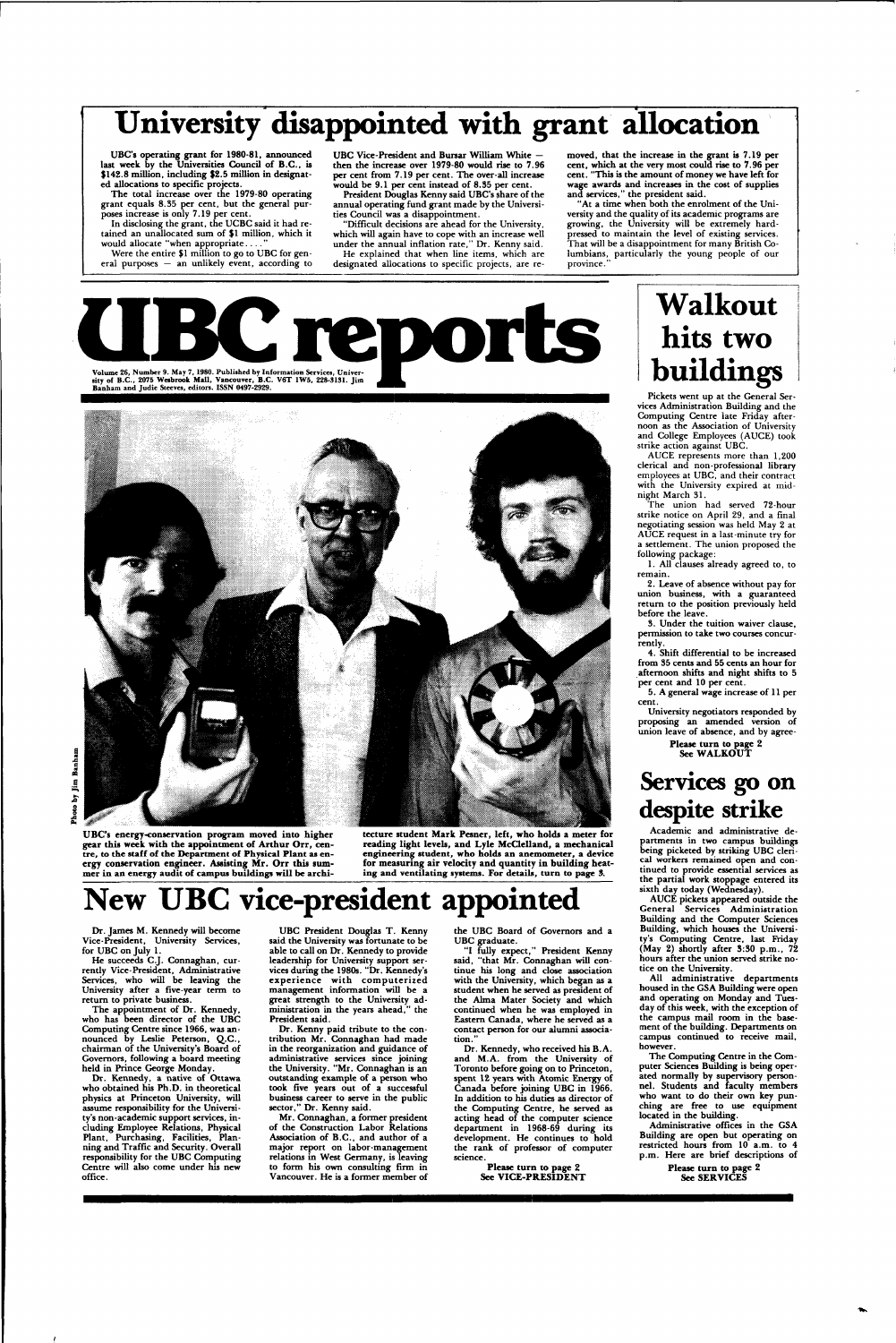### **UBCreports** page 2

## **Research breakthroughs boost UBC's reputation**

PRINCE GEORGE, B.C. - The president of UBC said here Monday (May 5) that UBC has become one of the top universities in North America and that research breakthroughs by some of its world-class scientists are providing benefits to all the citizens of the province.



**Prof. James Kennedy** 

#### **VICE-PRESIDENT**  Continued from page 1

Dr. Kennedy served as special assistant to the president from October, 1979, to March, 1980, when he chaired the Information Systems Task Force which looked into information systems development at UBC. He served on the board of Vancouver Community College from 1976 to 1980 and was board chairman for two years.

"Some of the top medical experts in their respective fields," Dr. Kenny said, "are moving to our province because of the expansion of the UBC Faculty of Medicine.

The Board of Governors also announced two other changes in reporting relationships, effective July 1. The Department of Information Services will now report directly to the president, a recommendation originally made by the Special Committee on Communications, set up to review the function of the department a few years ago. The Resources Council and director of fund-raising will now report to Dr. Michael Shaw, Vice-President, Academic Development.

The UBC president also said that enrolment at the University continues to increase. Enrolment this year was a record high of 25,697.

As proof, Dr. Douglas Kenny recited a list of major research projects and numerous international honors earned in the past year by UBC professors.

President Kenny also called for increased financial support for students, who face increasing costs for fees, books, food, shelter and travel.

He said that despite current economic restraints, UBC professors were achieving world-wide attention and making significant research advances.<br>UBC,

He also said that UBC's Faculty of Medicine is quietly going about the task of building one of the best rosters of medical talent and teachers available anywhere.

he said, received four prestigious Guggenheim fellowships last month, of only 10 awarded in Canada.

The University of Toronto and McMaster University received two each, he said. "In fact we received onone less than UCLA and the Massachusetts Institute of Technology in the United States, so we feel we are in good company.

Dr. Kenny said UBC, the University of Toronto and McGill account for one third of all federal research money awarded to Canadian universities. UBC received more than \$26 million from all sources for research last year.

But in spite of its achievements, and the increase in enrolment, the Universities Council still continues to set UBC's annual operating grant well below the academic rate of inflation, he said.

Dr. Walter C. Koerner, second from right, presided for the final time last week over **the** deliberations of **the** management committee of **UBC's** Health Sciences Centre, which will **be officially** named **for the** late **Dr. John** F. McCreary on May 16. **The last major unit of the campus centre, the 240-bed** acute care unit, will be officially opened and named for Dr. Koerner at the same ceremony. The **following** day, **Gerald H.D . Hobbs, the former** chairma n **of** Cominco, takes over as chairma n of **the** management committee, with Dr. Koerner continuing to serve **as** vice-chairman. **Dr. Koerner is a noted** University benefactor and former chairman and member of UBC's Board of Governors. He and Mr. **Hobbs have been members of the Health** Sciences Centre management committee since it **was** formed in **1964. On Dr.** Koerner's left is Lloyd Detwiller, administrator of **the Health** Sciences **Centre Hospital. On** his **right are Mrs.** Joy **McCusker of UBC's Board of** Governors **and Dr.** Joachim **Burhenne,** head **of**  the Department of Diagnostic **Radiology** in the Faculty of Medicine.

"It makes me wonder if they don't still subscribe to the mistaken notion that university enrolments are declining in the West.

> The official opening of the 240-bed acute care unit and naming **of the Health Sciences Centre at U BC will take place at 2 p.m. on Friday, May 16.**

"They are not," Dr. Kenny said, "but provincial financial support for this University certainly is."

> **The Health Sciences Centre itself was the inspiration of the late Dr. John F. McCreary, who was dean of the Faculty of Medicine and Coordinator of Health Sciences.**

In this way, Dr. McCreary be**lieved, they would be better able to efficiently divide amongst them the growing demand for health services.** 

Another award was from Proctor and Gamble for research, "one of the most coveted awards in dentistry." It will be given in Japan next month to UBC oral biologist Dr. Donald Brunette who has made fundamental advances in understanding what happens when the gums become infected.



Hence, the total cost to the University of the current offer, seen as a percentage increase over the 1979-80 AUCE payroll, would be as follows:

General wage increase 10.00 per cent 'Step' increases

# **Opening set for May 16**

**FACULTY OF GRADUATE STUDIES.** Oral examinations scheduled for this week and next in the faculty's examination room on the second floor of the GSA Building will go ahead as scheduled.

FINANCE DEPARTMENT. Cheques for hourly employees will be available in the third-floor offices of the department today (Wednesday) as scheduled. The department doesn't anticipate that it will have any trouble issuing semi-monthly cheques to permanent employees next week either.

**T he acute care unit is the last key building making up the Health Sciences Centre. It will be named for Dr. Walter C. Koerner, UBC benefactor who has devoted a quarter century to the affairs of the University.** 

**Dr. Koerner was chairman of the University's Board of Governors and chairman of the management committee for the Health Sciences Centre.** 

**At the heart of the centre is the idea that students in the health sciences should be trained together so they will become familiar with the**  strengths and limitations of each health profession.

**Two plaques will be unveiled in honor of Drs. Koerner and Mc-Creary.** 

**Opening ceremonies will take place in the Woodward Instructional Resources Centre, the only nearby facility large enough to accommodate the anticipated crowd.** 

**The ceremonies will then be moved to the acute care unit for the ribbon-cutting and a tour of the new unit.** 

**Among the participants will be Dr. Patrick L. McGeer, Minister of Universities, Science and Communications; and Rafe Mair, B.C. Minister of Health. Representing the federal government will be Senator Ann E. Bell.** 

#### **WALKOUT Continued from page 1**

ing to the two-course tuition waiver. However, the University reiterated its position that it could go no higher than 10 per cent as an ongoing wage increase commitment, especially since the general purposes operating grant was up only 7.19 per cent for 1980-81. The University offered each AUCE member \$100 as a once-only payment, on top of the 10 per cent. This was rejected by AUCE negotiators, who said they were reverting to the earlier union demand for a wage increase of 15 per cent. The meeting broke up at 3:30 p.m., and AUCE pickets were in place within five minutes. AUCE had stated earlier that there would be selective strike action against specific areas of the campus, rather than a full walkout.

When AUCE pickets appeared at the Student Union Building on Saturday, they left at the request of another

campus union. AUCE has no members working in SUB.

If AUCE accepts the University of-

fer now on the negotiating table, the AUCE wages bill at UBC will be 11.66 per cent higher for 1980-81 than it was for 1979-80.

That's because many AUCE members will receive raises effective July 1 anyway, and because of the once-only payment of \$100 offered to each AUCE member as a signing bonus.

There are 10 starting pay scales for AUCE workers at UBC, with five automatic annual 'step' increases for each category, averaging about \$22 per month. Although they range from about 1.4 per cent of a person's salary to more than 2 per cent, not every AUCE member is entitled to one of these step increases, and they are a cost factor to the University of about .85 per cent. This would rise to about .88 per cent with a general wage increase of 10 per cent, since a step increase of \$22 would then become \$24 per month.

The once-only payment of \$100 offered to each AUCE worker would represent about .73 per cent of the

AUCE payroll.

Extended health benefits . 05 Signing bonus of  $$100$  .73 Total 1980-81 cost<br>to UBC 11.66 per cent As the strike went into its sixth day today (Wednesday), no further negotiating meetings were scheduled. The union booked IRC No. 2 for a three-hour meeting Tuesday night.

#### **SERVICES**

**Continued from page 1**  how each is coping with the strike situation.

**REGISTRAR'S OFFICE.** Public wickets are manned by supervisory personnel. It's expected that broadsheets listing marks obtained by students who will graduate this year will be ready on Friday or Monday for pickup by faculty representatives who must adjudicate student standings.

To determine whether broadsheets for your faculty are ready on Friday, call 228-2263, 2871 or 2844.